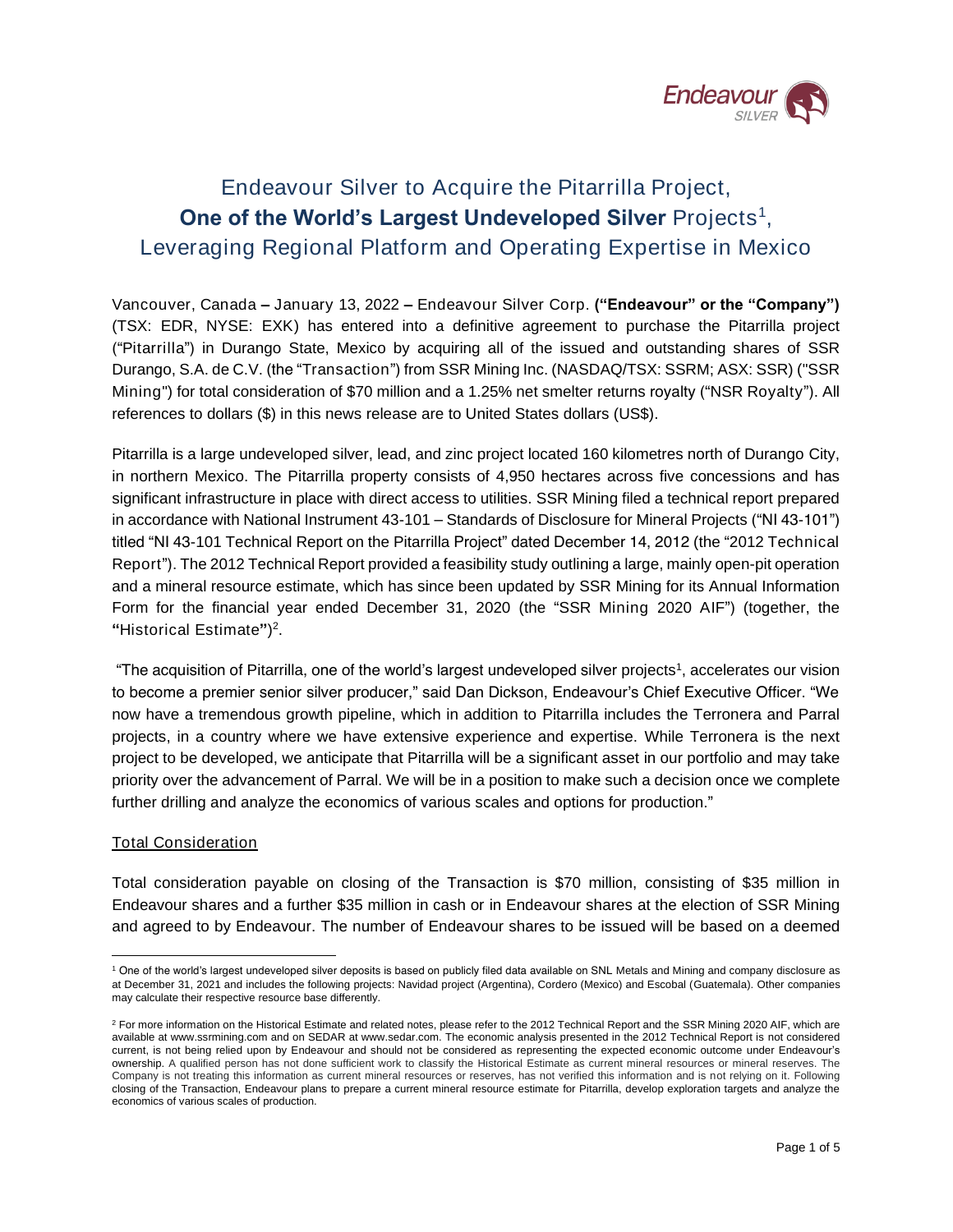

price of \$4.0805 per share, being the volume weighted average price of Endeavour's common shares on the New York Stock Exchange ("NYSE") for the 10 business days immediately preceding the date of signing the definitive agreement. The shares will be subject to a hold period of four months and one day following the date of closing.

SSR Mining will retain a 1.25% NSR Royalty on Pitarrilla. Endeavour will have matching rights to purchase the NSR Royalty in the event SSR Mining proposes to sell it.

Any cash component will be satisfied with cash on hand. As at September 30, 2021, Endeavour had \$101 million in cash and cash equivalents and \$129 million in working capital.

## Strategic Rationale for Acquisition

- Acquiring One of the World's Largest Undeveloped Silver Projects
	- As outlined in the 2012 Technical Report and updated in the SSR Mining 2020 AIF, Pitarrilla has the following mineral resource estimate which Endeavour is treating as a Historical Estimate<sup>3</sup>:
		- a measured & indicated mineral resource (open-pit and underground) of 525.27 million ounces (oz) silver (Ag) in 164.79 million tonnes grading 99.1 grams per tonne (gpt) Ag.
		- an open-pit inferred mineral resource of 21.21 million oz Ag in 8.52 million tonnes at an average grade of 77.4 gpt and underground inferred mineral resource of 5.46 million oz Ag in 1.23 million tonnes at a grade of 138.1 gpt.
	- $\circ$  By way of comparison, Endeavour Silver has the following mineral reserve and resource estimates<sup>4</sup> as outlined in its Annual Information Form for the year ended December 31, 2020:
		- a proven and probable mineral reserve of 86.3 million oz silver equivalent (AgEq) from 6.99 million tonnes at 380 gpt AgEq.
		- a measured & indicated mineral resource of 43.7 million oz AgEq in 4.40 million tonnes at an average grade of 309 gpt AgEq.
		- an inferred mineral resource of 87.13 million oz AgEq in 8.04 million tonnes at an average grade of 337 gpt AgEq.

<sup>&</sup>lt;sup>3</sup> For more information on the Historical Estimate and related notes, please refer to the 2012 Technical Report and SSR Mining's 2020 AIF, which are available at www.ssrmining.com and on SEDAR at www.sedar.com. The economic analysis presented in the 2012 Technical Report is not considered current and is not being relied upon by Endeavour and should not be considered as representing the expected economic outcome under Endeavour's ownership. A qualified person has not done sufficient work to classify the Historical Estimate as current mineral resources or mineral reserves. The Company is not treating this information as current mineral resources or reserves, has not verified this information and is not relying on it. Following closing of the Transaction, Endeavour plans to prepare a current mineral resource estimate for Pitarrilla, develop exploration targets and analyze the economics of various scales of production.

<sup>4</sup> For more information regarding Endeavour's mineral reserve and mineral resource estimates and related notes, please refer to the Company's annual information form for the year ended December 31, 2020 dated February 25, 2021 available on the Company's website a[t www.edrsilver.com](http://www.edrsilver.com/) and SEDAR at www.sedar.com.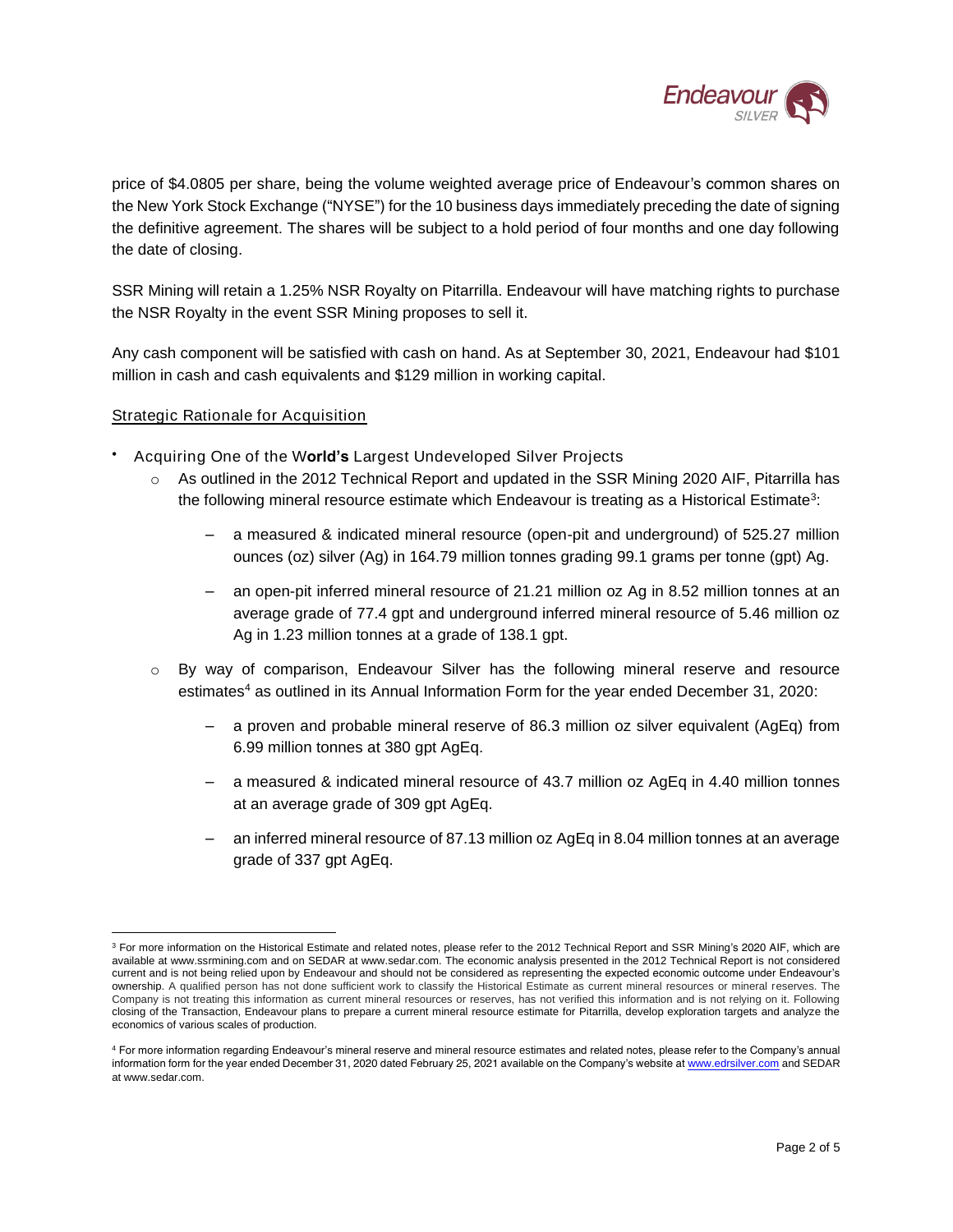

- Pitarrilla Leverages Endeavour's Platform and Experience in Mining-Friendly Mexico
	- $\circ$  Acquisition is an excellent fit for Endeavour's experienced regional team, which has a successful development, exploration and underground mining track record.
- Accretive Acquisition at an Attractive Valuation
	- $\circ$  Once a current resource is defined, Pitarrilla is expected to be substantially accretive on a silver equivalent resource per share metric -- anticipate announcing a current resource in 2022.
	- o Endeavour expects to maintain significant silver exposure, silver beta and trading multiples.
	- o Pitarrilla provides additional optionality in a rising silver price environment.
- Enhances Endeavour's Attractive Growth Pipeline
	- o Pitarrilla, together with Endeavour's Terronera and Parral projects, form the key cornerstones of Endeavour's mid to long-term growth profile.
	- o Over the next several years, analyze the economics of various scales of production, including underground option, and then advance towards potential development and production to strengthen Endeavour's long-term production and free cash flow profile.
	- o Currently categorized as a development asset, Pitarrilla has been de-risked by SSR Mining as follows:
		- several key exploration and mining permits have been obtained; and
		- collaboration agreements are in place with the local community.
- Potential Exploration Upside as Land Package Remains Largely Underexplored
	- $\circ$  Deposit remains open with minimal drilling completed to explore the deposit at depth.
	- $\circ$  Significant underexplored land package with an opportunity to make new discoveries.
	- $\circ$  The geology at Pitarrilla and at Endeavour's underground mines Guanacevi and Bolanitos is broadly similar.
	- $\circ$  Upside potential from upper oxide resource as well as open-pit and underground optionality.

## Approvals and Timing

The Transaction has been approved by the board of directors of Endeavour.

Closing of the Transaction remains subject to TSX and NYSE regulatory approvals and receipt of Mexican Federal Economic Competition Commission approval, as well as customary closing conditions for a transaction of this kind, which is expected to occur in the first half of 2022.

On closing, Endeavour plans to prepare a current mineral resource estimate for Pitarrilla, develop exploration targets and analyze the economics of various scales of production.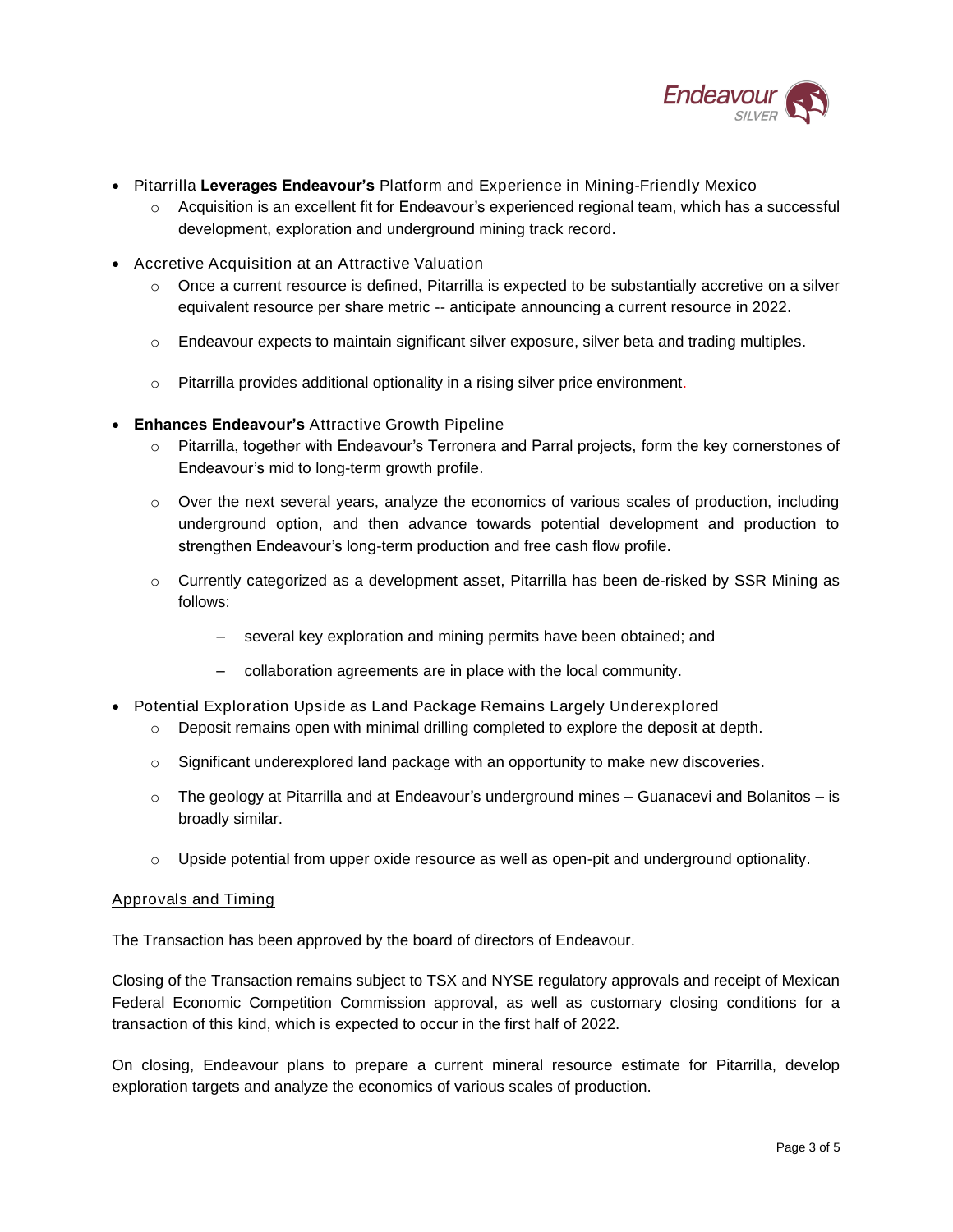

## Advisors and Counsel

PI Financial acted as Endeavour's financial advisor. Koffman Kalef LLP acted as the Company's legal counsel.

### Conference Call and Webcast

Management will host a live conference call and audio webcast later today to discuss the highlights of the Transaction as follows:

|            | Date & Time: Thursday, January 13, 2022 at 1:00 p.m. PT / 4:00 p.m. ET                                                                                          |
|------------|-----------------------------------------------------------------------------------------------------------------------------------------------------------------|
| Telephone: | Toll-free in Canada and the US $+1-800-319-4610$<br>Local or International $+1-604-638-5340$<br>Please allow 10 minutes to be connected to the conference call. |
| Webcast:   | <b>Pitarrilla Acquisition Webcast</b>                                                                                                                           |

- Replay: A replay of the conference call will be available by dialing +1-800-319-6413 in Canada and the US (toll-free) or +1-604-638-9010 outside of Canada and the US. The required passcode is 8339#. The replay will also be available on the Company's website at [www.edrsilver.com.](http://www.edrsilver.com/)
- Note: A slide presentation will be available for download at [www.edrsilver.com](http://www.edrsilver.com/) in advance of the call.

## Endeavour Qualified Person and QA/QC

The scientific and technical data contained in this news release relating to the Pitarrilla project has been reviewed and approved by Dale Mah, P.Geo., a qualified person under National Instrument 43-101 - Standards of Disclosure for Mineral Projects. Mr. Mah is Vice President Corporate Development of Endeavour.

## About Endeavour Silver

Endeavour Silver is a mid-tier precious metals mining company that operates two high-grade, underground silver-gold mines in Mexico. Endeavour is currently advancing the Terronera mine project towards a development decision, pending financing and final permits and exploring its portfolio of exploration and development projects in Mexico, Chile and the United States to facilitate its goal to become a premier senior silver producer. The Company's philosophy of corporate social integrity creates value for all stakeholders.

SOURCE Endeavour Silver Corp.